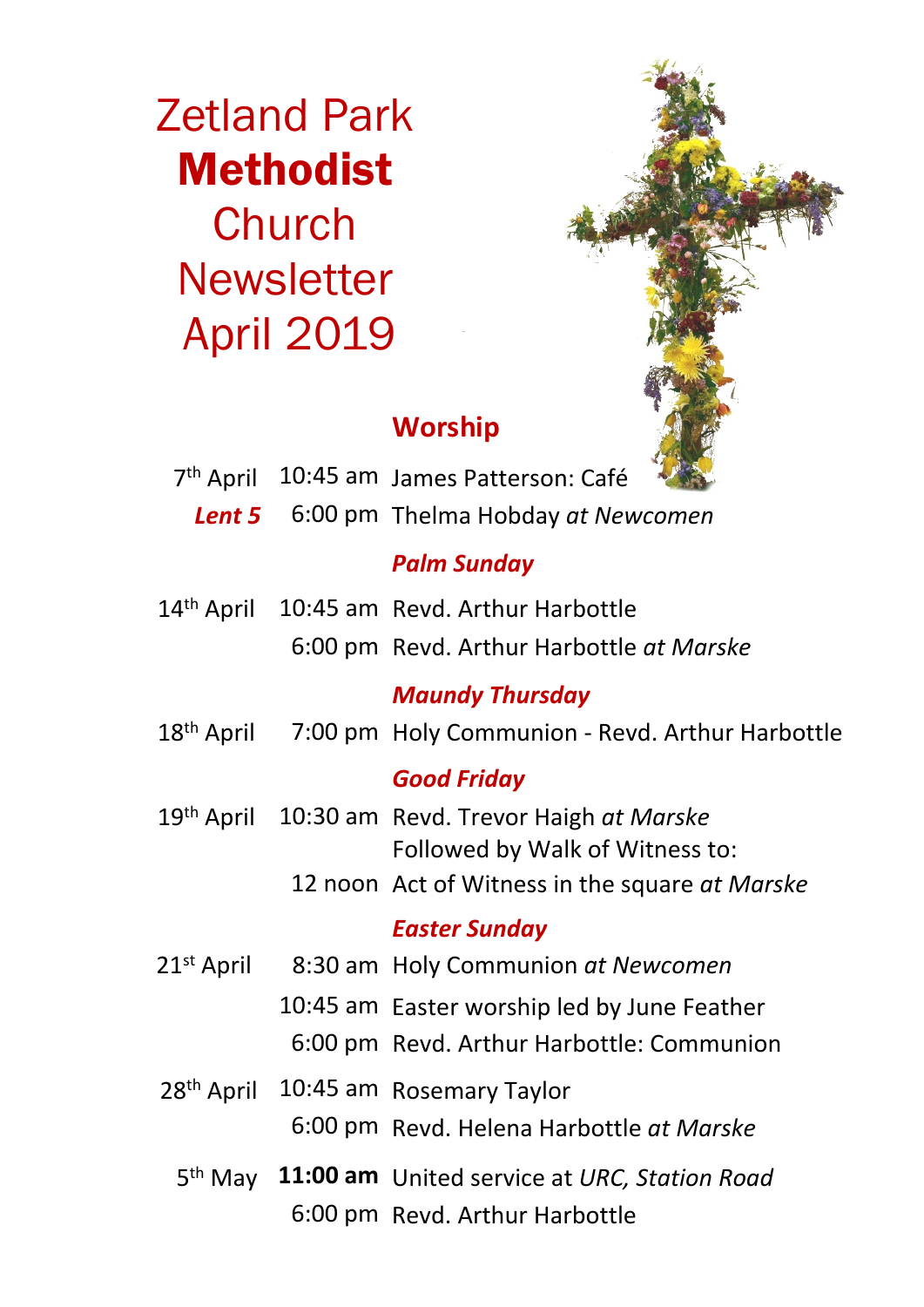#### **Circuit Prayer Meetings**

New Marske Saturday 6th April, 8.30am - 9.30am Lealholm Saturday 4th May, 8.30am - 10.00am

**Power Praise** is an hour of worship in mainly contemporary song in a cafe style setting, held on the 2nd Tuesday of each month.

Starting at 7.00pm at Marske Methodist Church. Tuesdays

> 9th April 14th May

Drinks will be served before we start.

*Easter Sunday Morning*

*Please remember to bring flowers to dress the cross on Easter Sunday*

## **District Synod 14th September**

There is a call for volunteers to help with various aspects or running synod on 14th September; which this year will be held in our circuit.

Please see the list in the foyer and contact the stewards if able to help.

## **Flower Arranging Rota**

There is an urgent need for someone to help with the purchasing and arranging of flowers. Please see Sheila or Thelma if you are able to help.

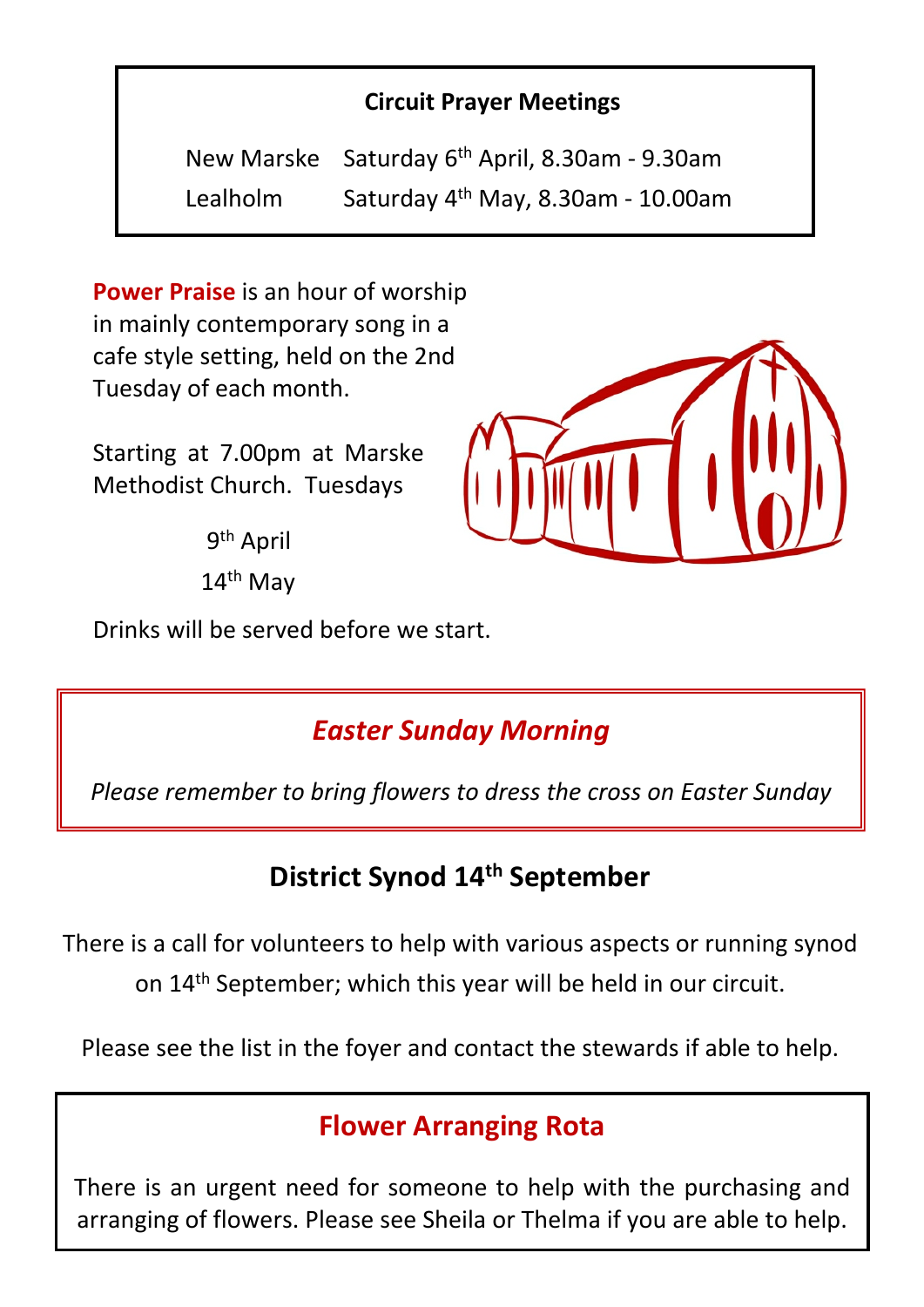

Foray into Acts April 25<sup>th</sup> Led by June

### **FRIDAY @ TEN**

The next prayer meetings will be at 10am on:

April 26th

Come and join us and enjoy a cuppa!

### **Fellowship**

The Wednesday Fellowship will not meet again until after Easter.

We are keeping in touch in other ways until then. Sandra